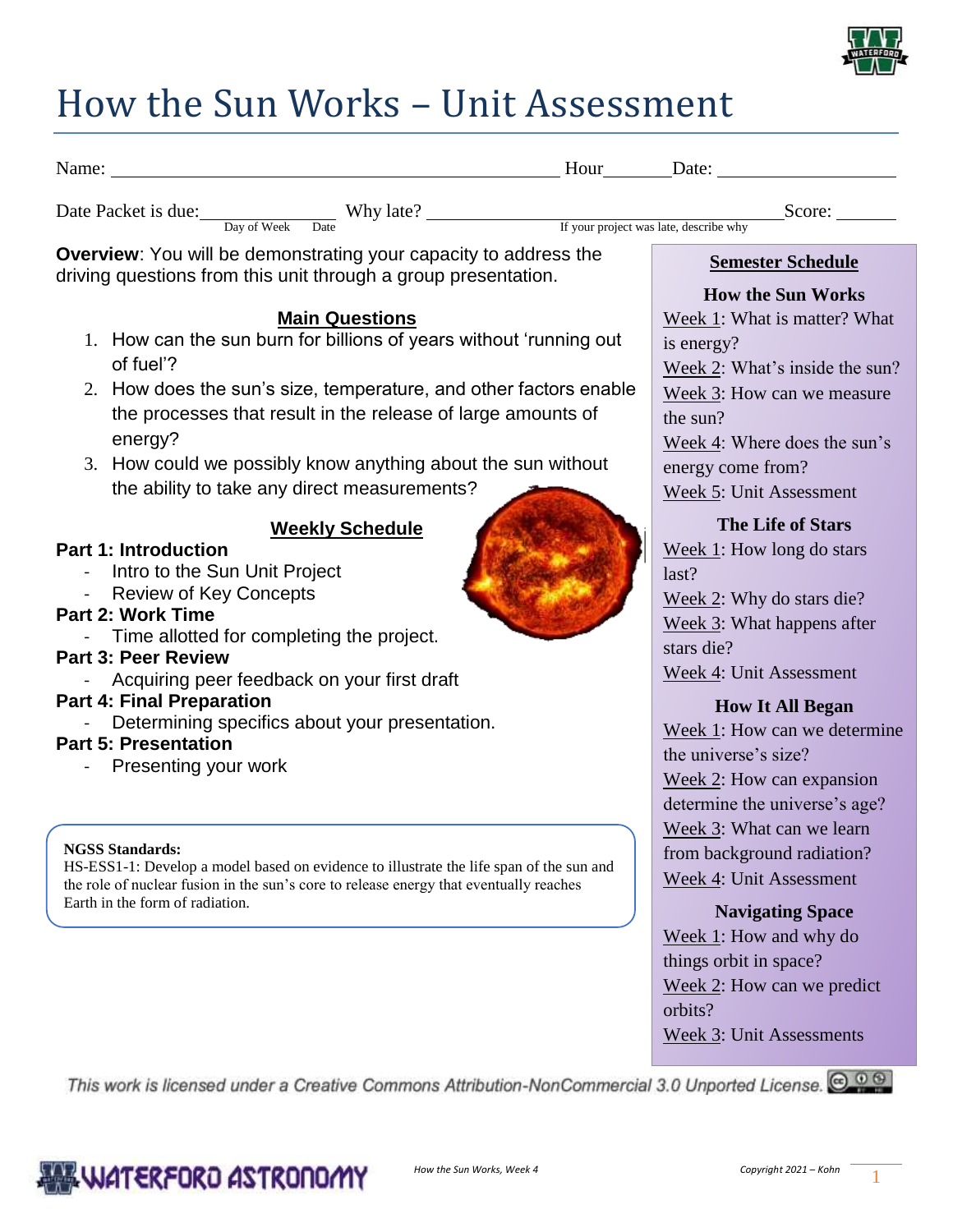

# Part 1: Introduction to the Project

**Introduction**: In this project, you will work in groups of 3-4 to develop a presentation describing how the sun is able to 'burn' continuously for billions of years, and how scientists determined this. You should use a presentation program (such as Microsoft PowerPoint or Google Slides) to address each item below. **Begin by reviewing each of the following concepts**. Rank each from 1 (unsure) to 3 (confident) based on your ability.

#### **Week 1 – Matter & Energy**

- 1. What is the difference between matter and energy?
- 2. How are the following different from each other? *Atoms, mass, elements, molecules*
- 3. Both ethanol and water are clear liquids. Why does ethanol burn but water does not?
- 4. What happens to the matter and energy in a substance when that substance is combusted?

#### **Week 2 – What's inside the sun?**

- 5. What are three kinds of radiation? Summarize each.
- 6. What determines whether electromagnetic radiation exists as radio waves, light, X-rays, etc.?
- 7. What is spectroscopy? What is a spectral signature? What is the difference between an absorption line and an emission line?
- 8. What are the parts of an atom? How do these relate to the spectral signatures we can observe?
- 9. Why do different substances have different spectral signatures? In your response, be sure to address the
- *10.* following*: electron, higher orbit, lower orbit, photon, wavelength.*
- 11. What is the sun made from? How do we know this?

#### **Week 3 - How can we measure the sun?**

- 12. What is a parallax? What is a non-astronomical example of a parallax?
- 13. What is the 'transit of Venus'? How could this astronomical event be used to determine the distance between the earth and the sun?
- 14. What is an astronomical unit (AU)? How can the value of an AU be used to measure the size of the sun?
- 15. What is a blackbody? How can a blackbody radiation curve be used to determine the temperature of the surface of the sun or any star?
- 16. How can we measure the distance to the sun? How can we measure the size of the sun?

#### **Week 4 - Where does the sun's energy come from?**

- 17. What is the relationship between pressure and temperature in a gas?
- 18. What does  $E = mc^2$  mean? Explain each symbol and summarize what this formula indicates (and how).
- 19. Summarize the findings of Einstein, Aston, and Perrin. Then explain how Eddington used the collective findings of Einstein, Aston, and Perrin to develop an evidence-based argument for how the sun functions.
- 20. What is the Coulomb Barrier? How does it relate to both nuclear fusion & the function of the sun?
- 21. Summarize each step of the proton-proton chain, and explain how this results in the conversion of matter into energy.
- 22. In space, some balls of helium and hydrogen form planets (like Saturn). Some form stars (like our sun). And some are unstable and explode. What determines which outcome occurs and why?
- 23. How does the sun produce vast amounts of heat and light for billions of years?

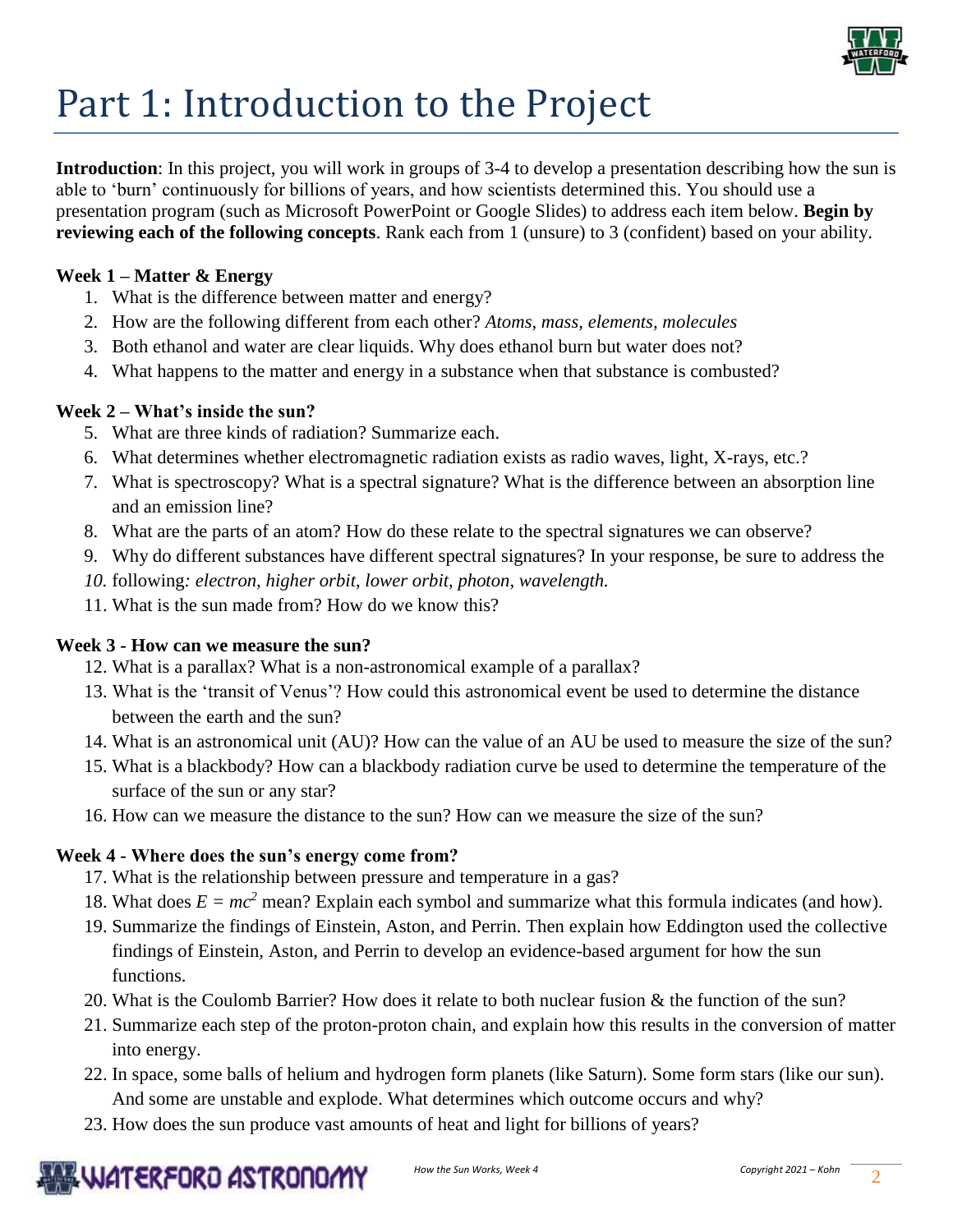

## Part 2: Work Time

**Introduction & Directions**: Use this time to complete your group presentation. Remember that you're not done until your group is completely finished. If you finish your portion of the presentation, help other group members complete their portion, check the presentation for errors, or add additional components to your presentation to improve its professionalism and appeal.

### Part 3: Peer Review

**Overview**: You will be critiquing another group's presentation. For each of the items on the next page, provide a score based on their current work. Use the rubric below to determine if each item should receive +, ✓, or -.

An item needs a "+ "for all the criteria above to receive an overall "plus" score. For example, if you notice a particular item has a spelling error, is missing a key consideration, or could be delivered in a more appealing manner, that item should receive a  $\sqrt{$  or -. A + is reserved for items that could not be reasonably improved.

| <b>Item</b>                                                                                | Plus $(100\%)$                                                                      | Check (70-90%)                                                                | Redo(0%)                                                        |  |
|--------------------------------------------------------------------------------------------|-------------------------------------------------------------------------------------|-------------------------------------------------------------------------------|-----------------------------------------------------------------|--|
| $Accuracy - Are$<br>all components<br>factually correct?                                   | This presentation is 100%<br>factually accurate without<br>any errors or omissions. | Overall, the presentation<br>was mostly factually<br>accurate.                | Students are still making<br>progress towards a final<br>draft. |  |
| Thoroughness -<br>Did you address<br>all aspects?                                          | This addresses all of the<br>information needed for<br>each objective.              | Almost all of the required<br>information was included<br>for each objective. | Students are still making<br>progress towards a final<br>draft. |  |
| <b>Professionalism</b><br>$-$ Does this look<br>like it was<br>professionally<br>produced? | This presentation reflects<br>the work of a group of<br>adult professionals.        | This is acceptable work<br>for high school students.                          | Students are still making<br>progress towards a final<br>draft. |  |
| $Effort-How$<br>much work went<br><i>into this</i><br><i>presentation?</i>                 | <b>Effort exceeds what</b><br>would be expected of a<br>high school student.        | Effort is acceptable for a<br>high school student.                            | Students are still making<br>progress towards a final<br>draft. |  |

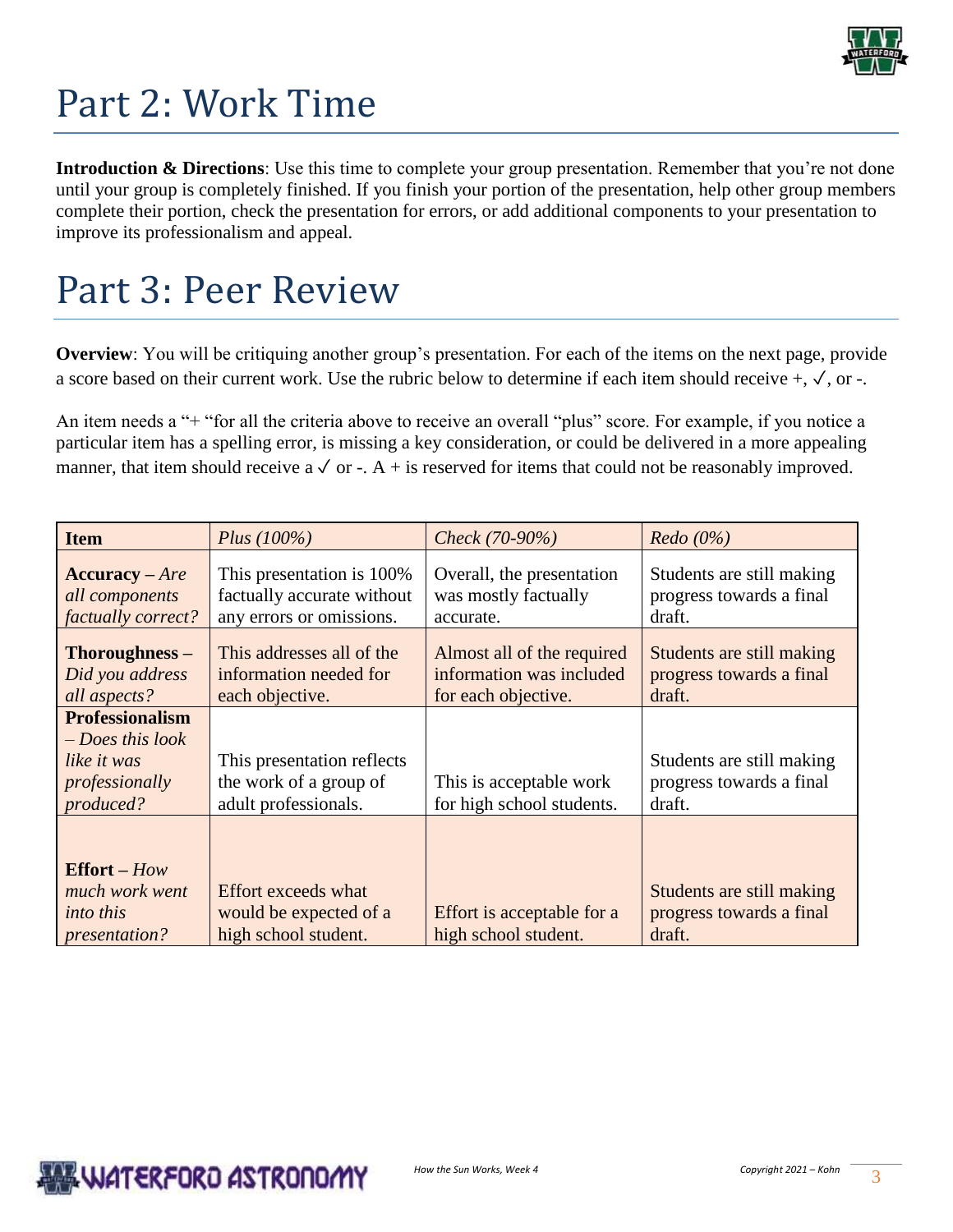

|                                                                                                                                                                                                                      | $\pmb{+}$ |  |  |
|----------------------------------------------------------------------------------------------------------------------------------------------------------------------------------------------------------------------|-----------|--|--|
| Week $1 -$ Matter & Energy                                                                                                                                                                                           |           |  |  |
| What is the difference between matter and energy?                                                                                                                                                                    |           |  |  |
| How are the following different from each other? Atoms, mass, elements, molecules<br>$\blacksquare$                                                                                                                  |           |  |  |
| Both ethanol and water are clear liquids. Why does ethanol burn but water does not?                                                                                                                                  |           |  |  |
| What happens to the matter and energy in a substance when that substance is combusted?<br>$\blacksquare$                                                                                                             |           |  |  |
| Week $2 - What's inside the sun?$                                                                                                                                                                                    |           |  |  |
| What are three kinds of radiation? Summarize each.                                                                                                                                                                   |           |  |  |
| What determines whether electromagnetic radiation exists as radio waves, light, X-rays,                                                                                                                              |           |  |  |
| etc.?                                                                                                                                                                                                                |           |  |  |
| What is spectroscopy? What is a spectral signature? What is the difference between an                                                                                                                                |           |  |  |
| absorption line and an emission line?                                                                                                                                                                                |           |  |  |
| What are the parts of an atom? How do these relate to the spectral signatures we can<br>observe?                                                                                                                     |           |  |  |
| Why do different substances have different spectral signatures? In your response, be sure to<br>address the                                                                                                          |           |  |  |
| following: electron, higher orbit, lower orbit, photon, wavelength.                                                                                                                                                  |           |  |  |
| What is the sun made from? How do we know this?                                                                                                                                                                      |           |  |  |
| Week 3 - How can we measure the sun?                                                                                                                                                                                 |           |  |  |
| What is a parallax? What is a non-astronomical example of a parallax?                                                                                                                                                |           |  |  |
| What is the 'transit of Venus'? How could this astronomical event be used to determine the                                                                                                                           |           |  |  |
| distance between the earth and the sun?                                                                                                                                                                              |           |  |  |
| What is an astronomical unit (AU)? How can the value of an AU be used to measure the                                                                                                                                 |           |  |  |
| size of the sun?                                                                                                                                                                                                     |           |  |  |
| What is a blackbody? How can a blackbody radiation curve be used to determine the                                                                                                                                    |           |  |  |
| temperature of the surface of the sun or any star?                                                                                                                                                                   |           |  |  |
| How can we measure the distance to the sun? How can we measure the size of the sun?                                                                                                                                  |           |  |  |
| Week 4 - Where does the sun's energy come from?                                                                                                                                                                      |           |  |  |
| What is the relationship between pressure and temperature in a gas?                                                                                                                                                  |           |  |  |
| What does $E = mc^2$ mean? Explain each symbol and summarize what this formula indicates<br>(and how).                                                                                                               |           |  |  |
| Summarize the findings of Einstein, Aston, and Perrin. Then explain how Eddington used<br>the collective findings of Einstein, Aston, and Perrin to develop an evidence-based argument for<br>how the sun functions. |           |  |  |
| What is the Coulomb Barrier? How does it relate to both nuclear fusion $\&$ the function of<br>the sun?                                                                                                              |           |  |  |
| Summarize each step of the proton-proton chain, and explain how this results in the<br>conversion of matter into energy.                                                                                             |           |  |  |
| In space, some balls of helium and hydrogen form planets (like Saturn). Some form stars<br>(like our sun). And some are unstable and explode. What determines which outcome occurs and<br>why?                       |           |  |  |
| How does the sun produce vast amounts of heat and light for billions of years?                                                                                                                                       |           |  |  |

Ξ